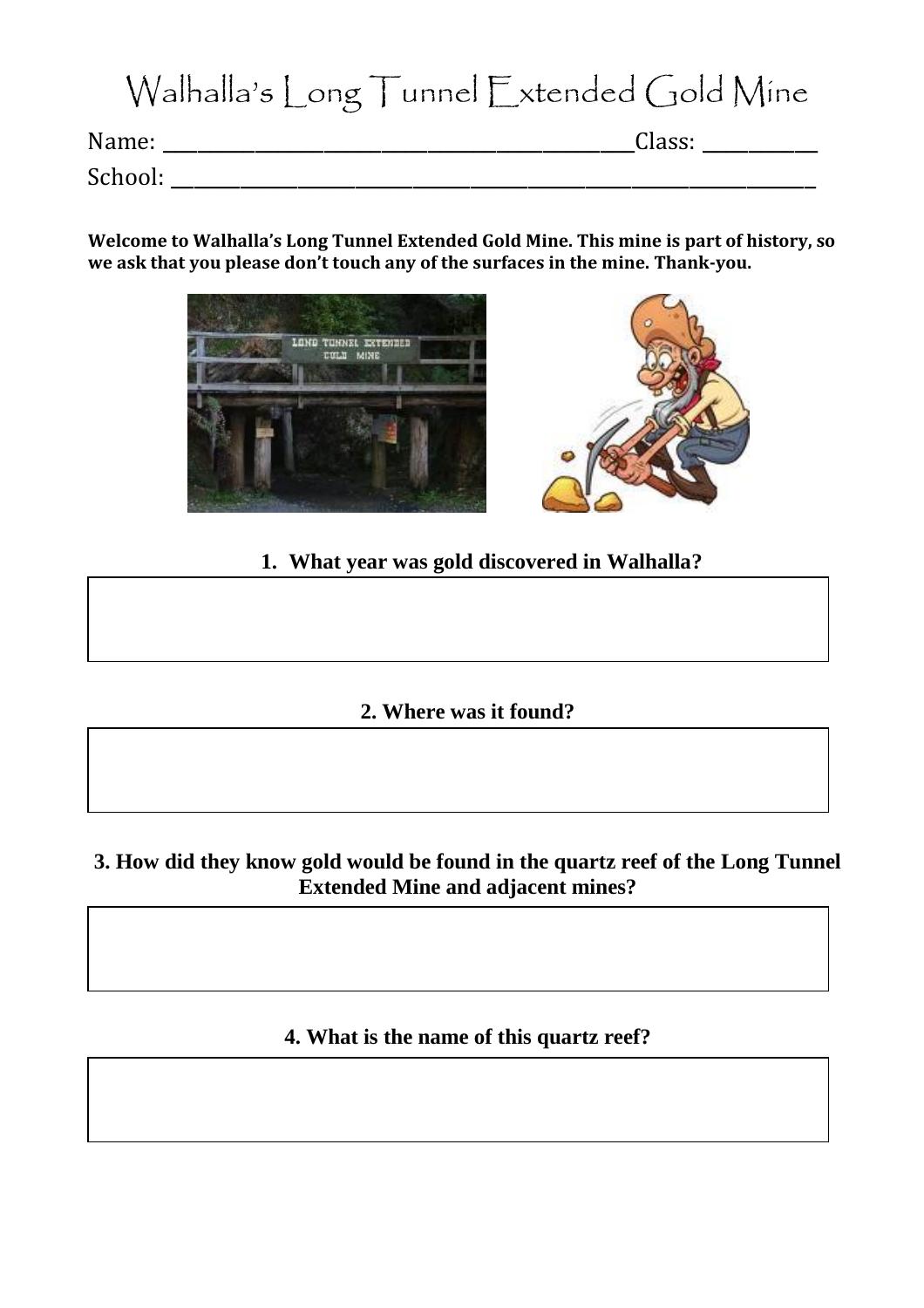### **6. How much gold was won from this mine?**

# **7. What year did work start on this mine?**

**a.** 1843 **b.** 1865

**c.** 1883

### **8. How long did it take to reach the quartz reef?**

**a.** 1 year **b.** 2 years **c.** 3 years

### **9. What is a mullock heap?**

**a.** A heap of useless rock  **b.** Ore waiting to be crushed



**10. When did the mine close down, and why?**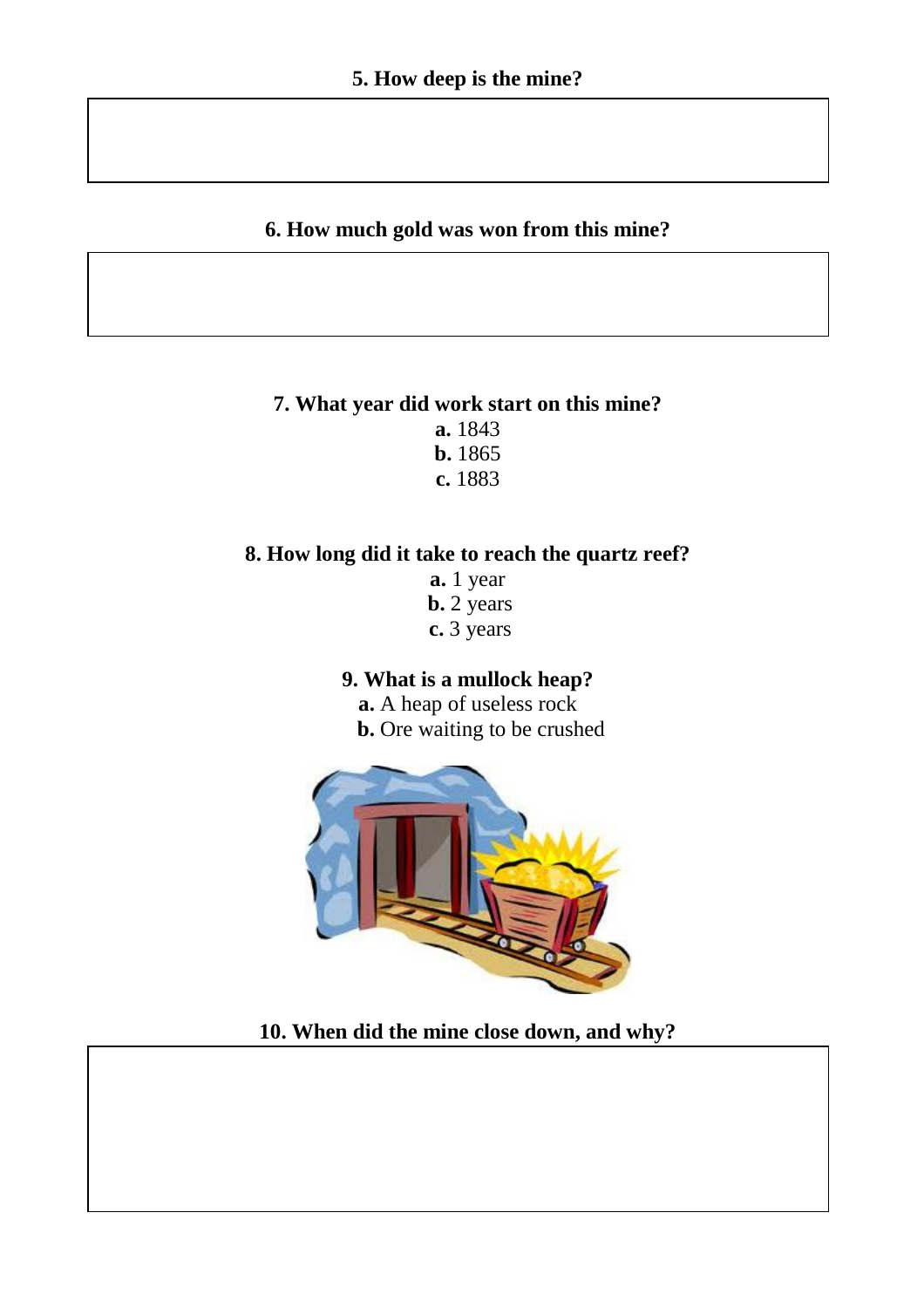# **11. When did Walhalla first get electricity? a.** 1880's **b.** 1930's **c.** Not yet

**12. How deep (in metres) is the Chamber from the top of the mountain?**

**13. What was the method they used to dig the tunnel when it first opened?**

# **14. What is the name of the timber structures in the chambers? What is their purpose?**

**15. What lighting did the miners have to work by in the beginning?**

**a.** Electric lights **b.** Animal fat candles **c.** Battery torches